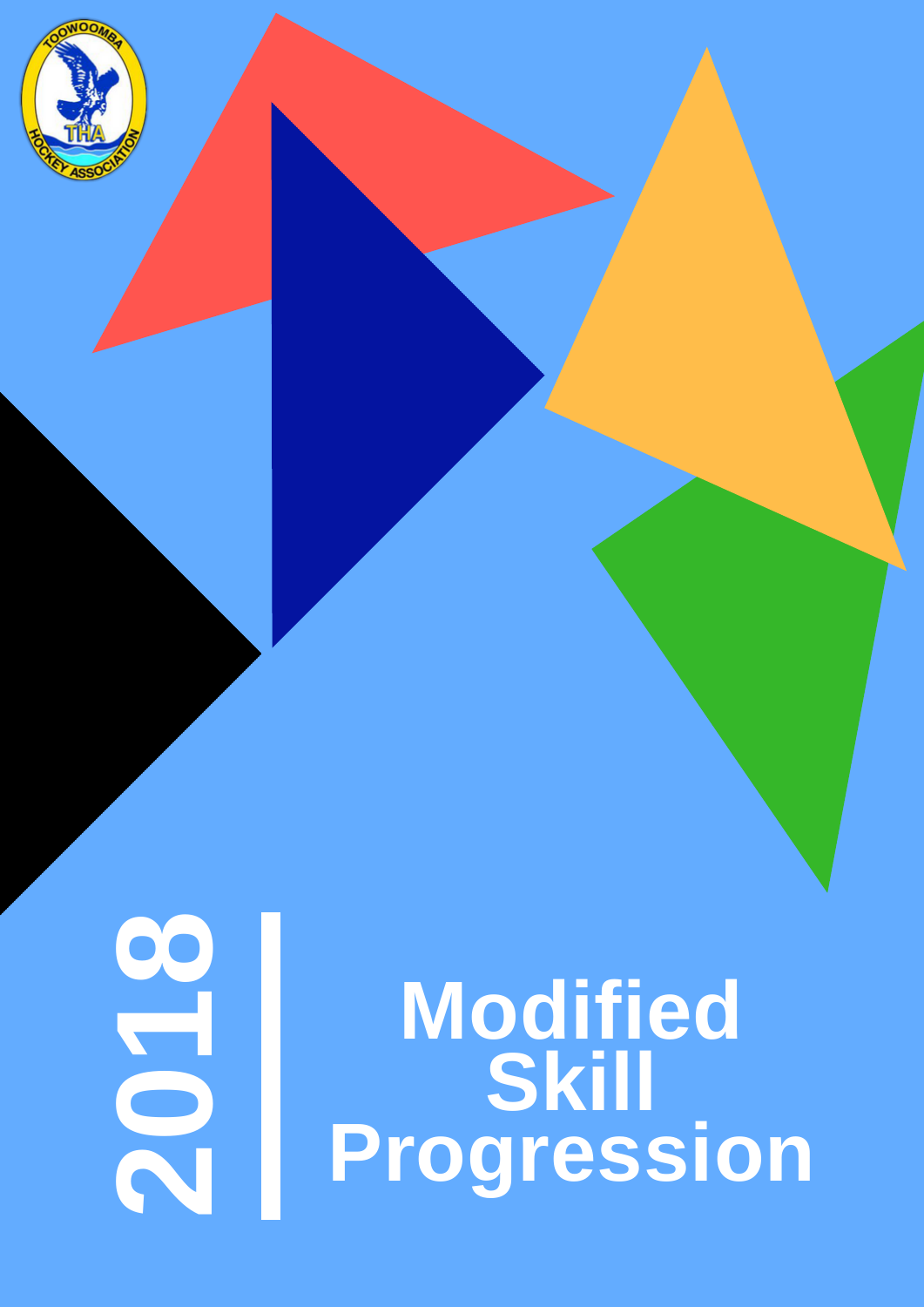

# Modified Skill Progression 2018

## Brief Summary

For years our Minkey and Modified competition has remained the same, with no significant change in the leap from Minkeys to the Modified playing experience. We believe that this is detrimental to the development of our players; especially those who move from the Modified game play to Under 11's.

Looking forward, we endeavour to change the modified playing experience in the hope of developing our players. These changes will ensure that our players are developing the correct skills and abilities to be successful in their respective grades.

This skill progression matrix defines the skills and abilities that are expected of modified players in order to develop successfully in future years.

- The Development Officers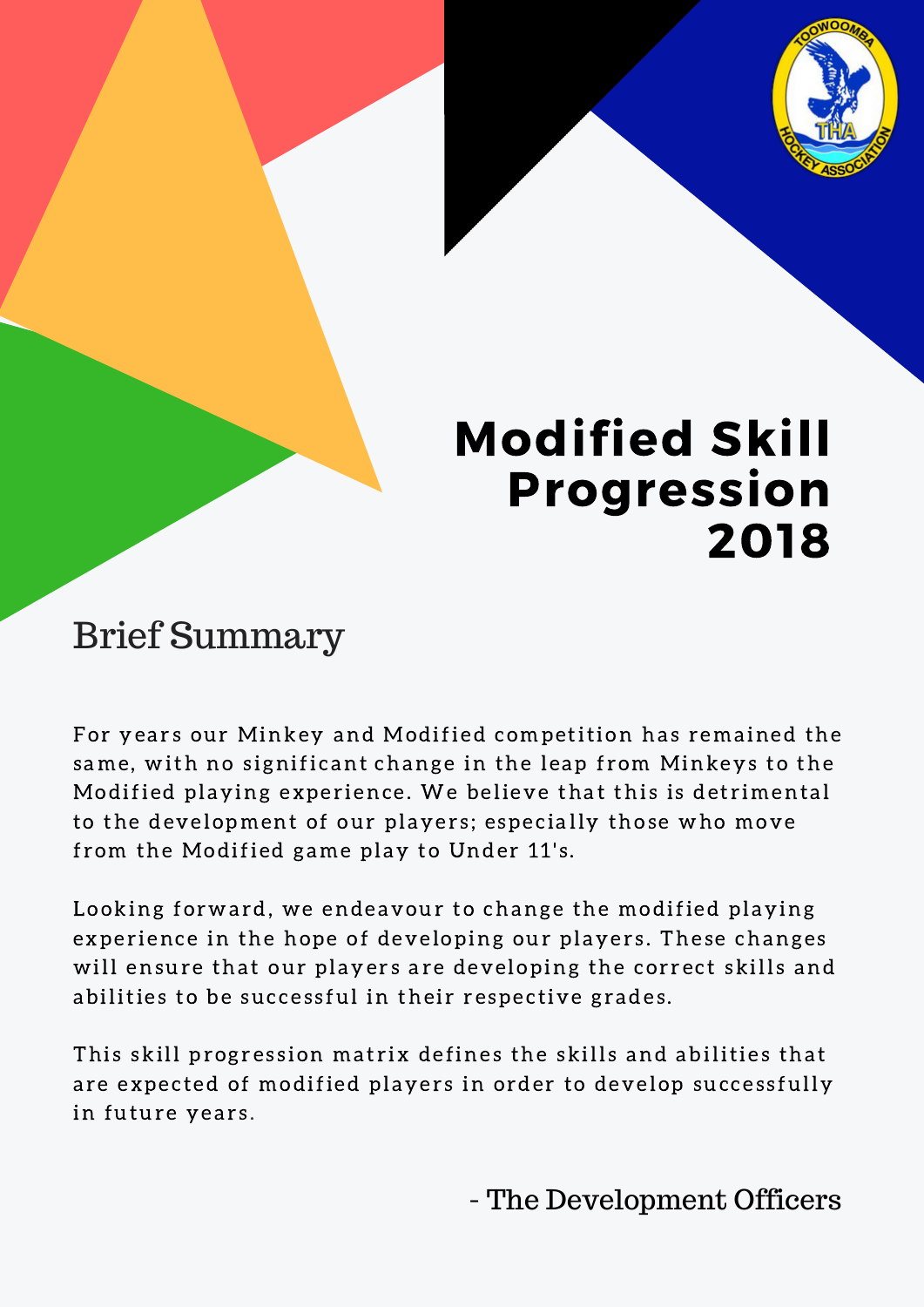#### <u> ကက</u> **a** <u>ဟု—</u> **i c S ki i i i i i i l l s**

 **already be competent in Modified players should the following skills...**



## **BASIC GRIP**

#### *Skill Execution*

LEFT hand on TOP of the stick. RIGHT hand on the BOTTOM of the grip. HOOK of the stick on the ground. KNEES bent and LEFT hand Over the top of the RIGHT.

# **BASIC DRIBBLING**

*Skill Execution*

Correct grip as seen above is essential. Dribble the ball slightly OUTSIDE the RIGHT FOOT and IN FRONT of the body. LOOKING UP when possible to allow for SCANNING.

## **BASIC PUSH**

#### *Skill Execution*

Correct grip as seen above is essential. with the **RIGHT leg** behind and the LEFT in front in a lung like position, PUSH the ball along the ground with the FLAT side of the stick. TRANSFER body weight from the RIGHT leg to the LEFT leg. ACCELERATE and follow through with the stick and ball.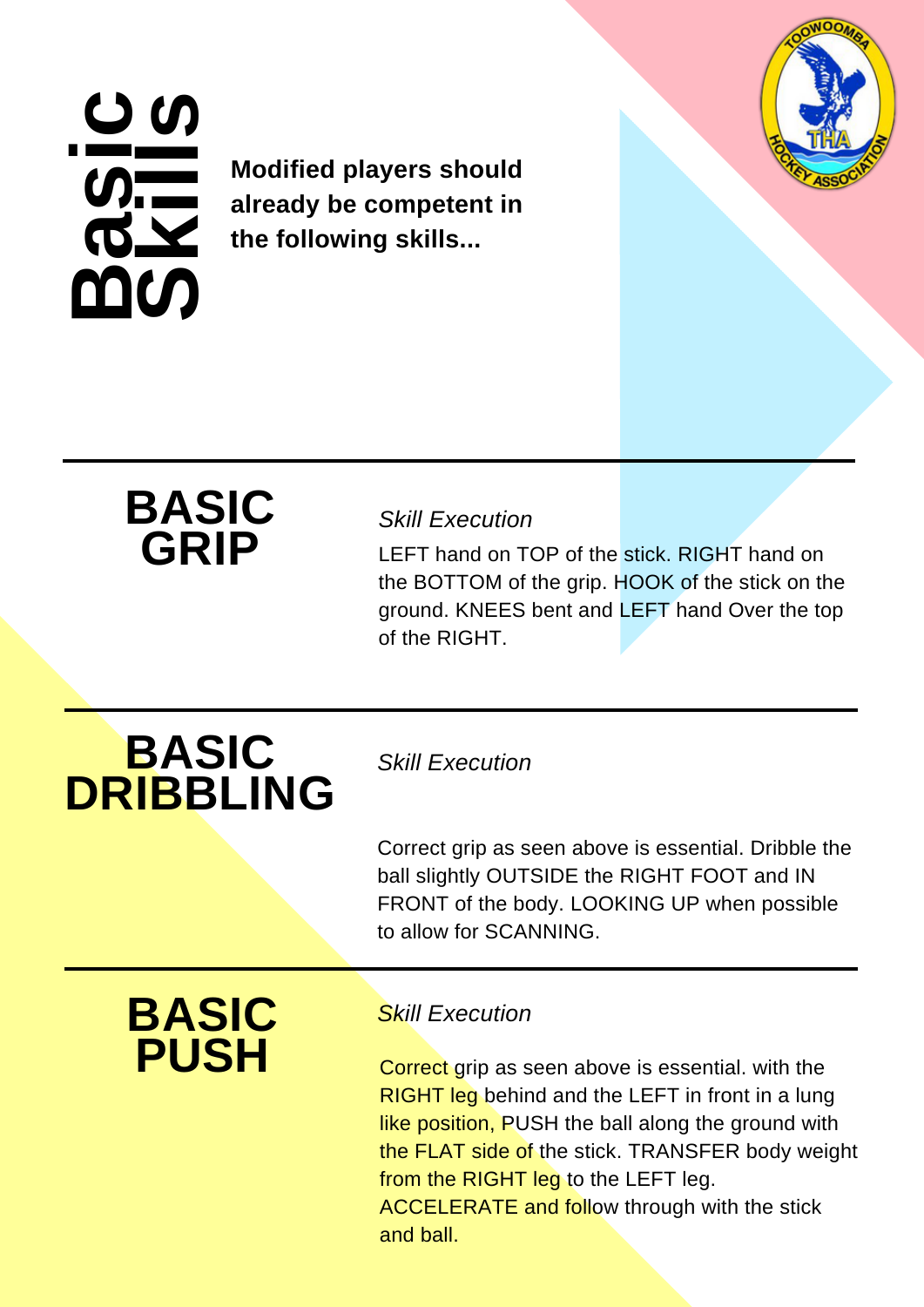#### <u> က</u>က **a** <u>ဟု—</u> **i c ski** in the second of the second of the second of the second of the second of the second of the second of the second of the second of the second of the second of the second of the second of the second of the second of the s **l l**

 **Modified players should already be competent in the following skills...**



## **BASIC TRAP**

#### *Skill Execution*

Correct Grip is essential. FOCUS on the ball until the trap has been completed. Stick UPRIGHT to allow for bouncy balls. Stick TILTED forward to control the ball and prevent rebounds.

# **BASIC TACKLING**

#### *Skill Execution*

FOCUS on the ball. having a WIDE grip on the stick, bending knees, use the FLAT side of the stick to TACKLE their opponent. LOW to the ground.

## **BASIC PASSING**

#### *Skill Execution*

Requires accurate pushing and trapping skills. Look to see WHERE a team mate WANTS the ball and pass the ball. CONTINUE running so as to receive the ball back. Receiving players should not have to change pace to receive the ball. Pass must be ACCURATE.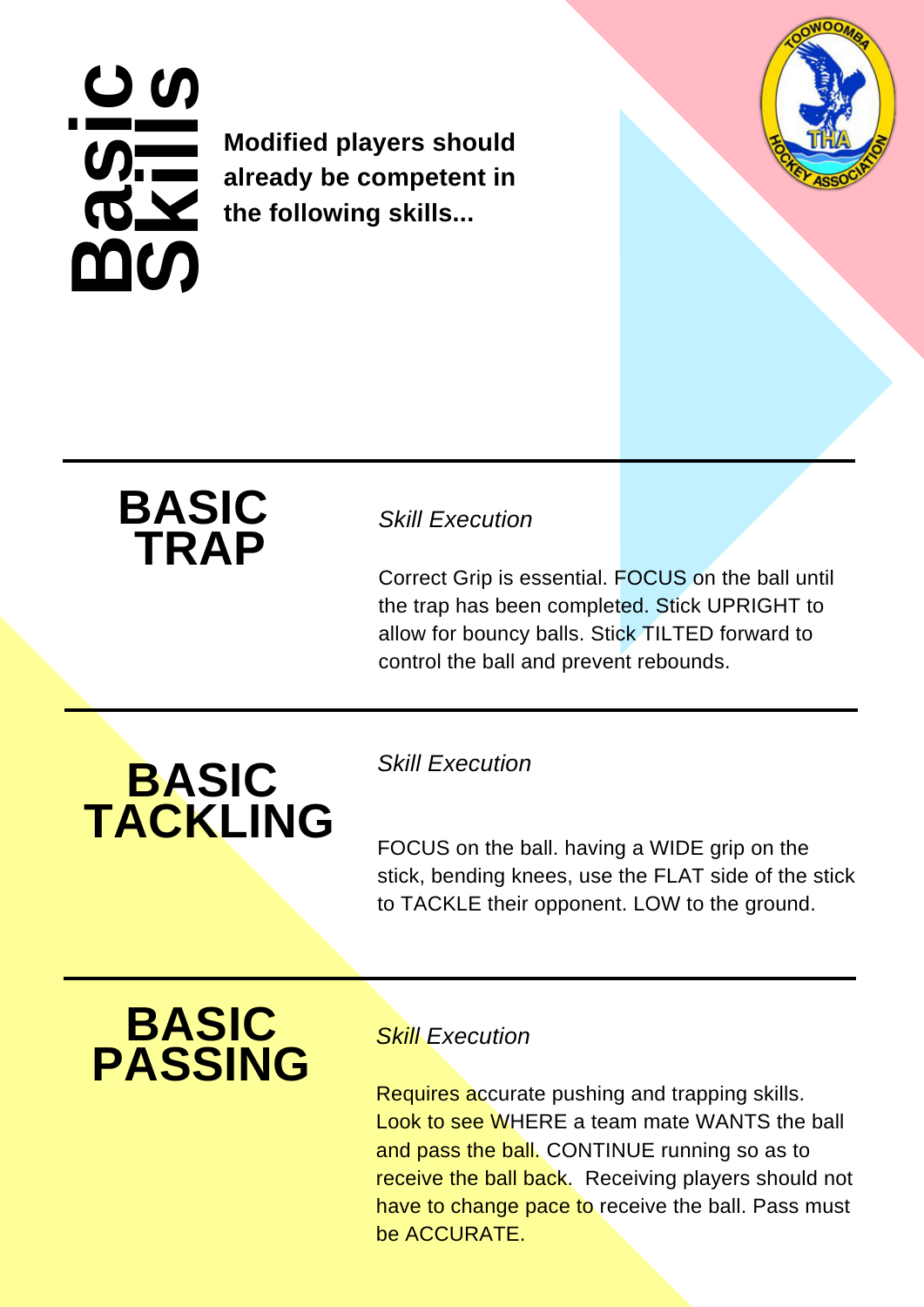#### **Advanced**<u>(၇</u> **ki i i i i i l l s**

 **the following skills... By the end of the modified playing experience, players should be able to perform**



## **INDIAN DRIBBLE**

#### *Skill Execution*

Use a basic grip. Top LEFT hand must remain FIRM on the stick. Bottom RIGHT hand is loose. Only the LEFT hand turns the stick. RIGHT hand is used to guide the stick to push the ball from left top right. WEIGHT should transfers from side to side

# **POSITIONAL PLAY**

#### *Skill Execution*

Coaches are encouraged to implement modified positional play. Using the correct METALANGUAGE across all clubs ( Defenders, Midfielders and Strikers). A 3-3-2 Set up is an example.

## **PASSING ON THE RUN**

#### *Skill Execution*

Grip as per basic dribble.Keep knees BENT to enable greater power and weight transfer. Do NOT shuffle feet or skip (don't break stride). Keep stick on ball and ACCELERATE. Extend stick through direction of the pass after release. Practice off both right and left leg.